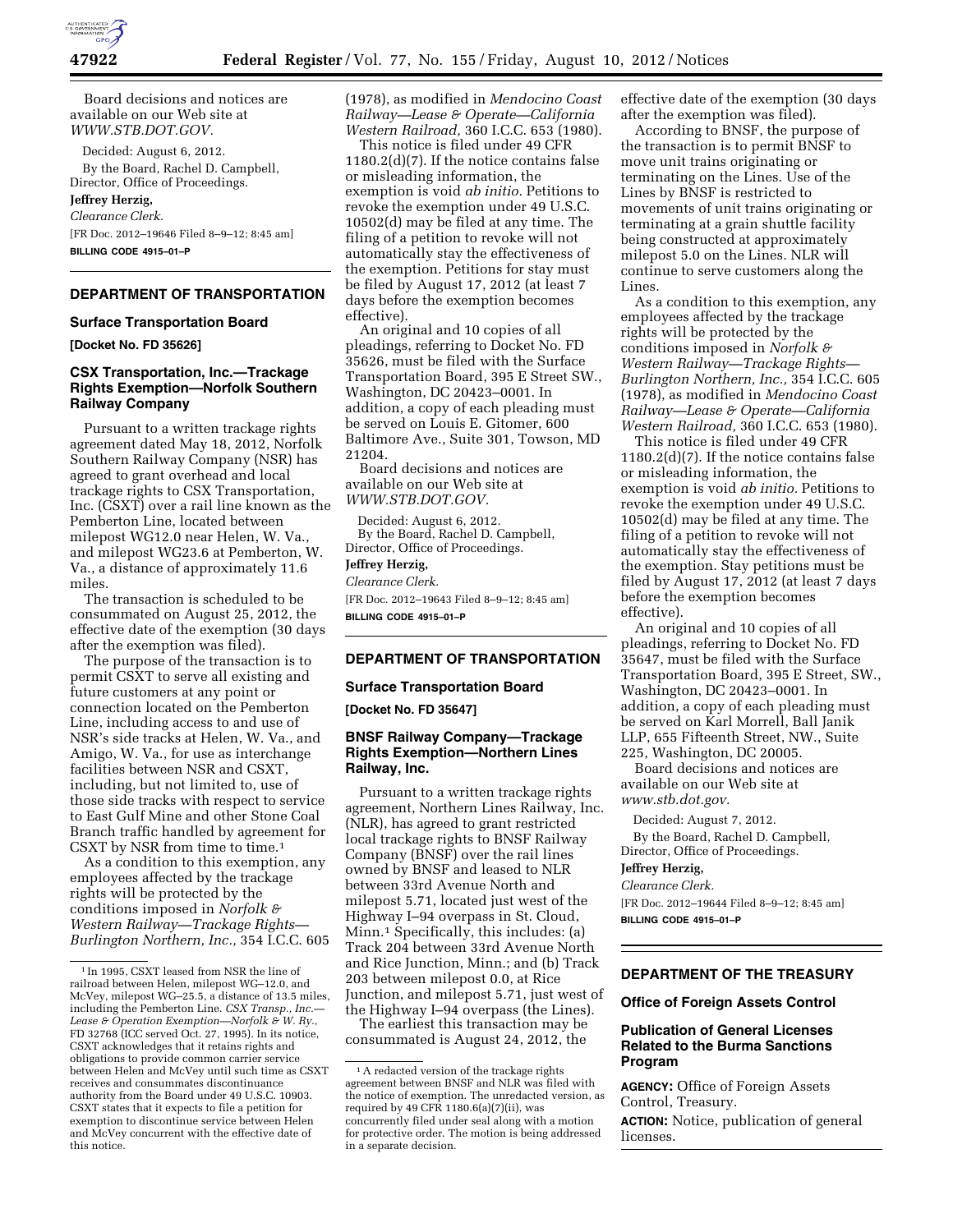**SUMMARY:** The Office of Foreign Assets Control (''OFAC'') of the U.S. Department of the Treasury is publishing General License No. 16 and General License No. 17 issued under the Burma sanctions program on July 11, 2012. General License No. 16 authorizes the exportation or reexportation of financial services to Burma, subject to certain limitations. General License No. 17 authorizes new investment in Burma, subject to certain limitations and requirements.

# **DATES:** *Effective Date:* July 11, 2012.

**FOR FURTHER INFORMATION CONTACT:**  Assistant Director for Sanctions Compliance & Evaluation, tel.: 202–622– 2490, Assistant Director for Licensing, tel.: 202–622–2480, Assistant Director for Policy, tel.: 202–622–4855, Office of Foreign Assets Control, or Chief Counsel (Foreign Assets Control), tel.: 202–622– 2410, Office of the General Counsel, Department of the Treasury (not toll free numbers).

#### **SUPPLEMENTARY INFORMATION:**

#### **Electronic and Facsimile Availability**

This document and additional information concerning OFAC are available from OFAC's Web site (*[www.treasury.gov/ofac](http://www.treasury.gov/ofac)*). Certain general information pertaining to OFAC's sanctions programs also is available via facsimile through a 24-hour fax-ondemand service, tel.: 202–622–0077.

#### **Background**

On July 11, 2012, OFAC issued General License No. 16 authorizing the exportation or reexportation of financial services to Burma, directly or indirectly, from the United States or by a U.S. person, wherever located, subject to certain limitations. Also on July 11, 2012, OFAC issued General License No. 17 authorizing new investment in Burma by U.S. persons, subject to certain limitations and requirements.

The transactions authorized by General License No. 16 include the activities formerly authorized by General License No. 14–C, dated April 17, 2012, authorizing certain financial transactions in support of humanitarian, religious, and other not-for-profit activities in Burma, and General License No. 15, dated May 9, 2008, authorizing noncommercial, personal remittances to Burma. Accordingly, General License No. 14–C and General License No. 15 are replaced and superseded in their entirety by General License No. 16. At the time of their issuance on July 11, 2012, OFAC made General License No. 16 and General License No. 17 available on its Web site (*[www.treasury.gov/ofac](http://www.treasury.gov/ofac)*). As of July 11, 2012, the Executive Order

referenced in each of General License 16 and General License 17 had not yet been assigned a number; that Executive Order has since been assigned a number, and is Executive Order 13619 of July 11, 2012, ''Blocking Property of Persons Threatening the Peace, Security, or Stability of Burma'' (77 FR 41243, July 13, 2012).

With this notice, OFAC is publishing General License No. 16 and General

License No. 17 in the **Federal Register**. 1. General License No. 16 and General License No. 17.

# **General License No. 16**

*Authorizing the Exportation or Reexportation of Financial Services to Burma* 

(a) The exportation or reexportation of financial services to Burma, directly or indirectly, from the United States or by a U.S. person, wherever located, is authorized, subject to the limitations set forth in paragraphs (c), (d), and (e) of this general license.

(b) For the purposes of this general license, the term *exportation or reexportation of financial services to Burma* is defined in 31 CFR 537.305.

(c) This general license does not authorize, in connection with the provision of security services, the exportation or reexportation of financial services, directly or indirectly, to the Burmese Ministry of Defense, including the Office of Procurement; any state or non-state armed group; or any entity in which any of the foregoing own a 50 percent or greater interest.

(d) This general license does not authorize the exportation or reexportation of financial services, directly or indirectly, to any person whose property and interests in property are blocked pursuant to 31 CFR 537.201(a), Executive Order 13448 of October 18, 2007, Executive Order 13464 of April 30, 2008, or Executive Order of July 11, 2012,<sup>1</sup> except that transfers of funds pursuant to paragraph (a) of this general license are authorized even though they may involve transfers to or from an account of a financial institution whose property and interests in property are blocked pursuant to those authorities, provided that the account is not on the books of a financial institution that is a U.S. person.

1Blocking Property of Persons Threatening the Peace, Security, or Stability of Burma.

(e) This general license does not authorize any debit to a blocked account.

(f) General License No. 14–C and General License No. 15 are hereby replaced and superseded in their

entirety by this general license. The transactions authorized by this General License No. 16 include the activities formerly authorized by General License No. 14–C, dated April 17, 2012, authorizing certain financial transactions in support of humanitarian, religious, and other not-for-profit activities in Burma, and General License No. 15, dated May 9, 2008, authorizing noncommercial, personal remittances to Burma.

Issued: July 11, 2012.

#### **General License No. 17**

#### *Authorizing New Investment in Burma*

(a) New investment in Burma by U.S. persons is authorized, subject to the limitations and requirements set forth in paragraphs (c), (d), and (e) of this general license.

(b) For the purposes of this general license, the term *new investment* is defined in 31 CFR 537.311. See also 31 CFR 537.302 and 537.316.

(c) This general license does not authorize new investment undertaken pursuant to an agreement, or pursuant to the exercise of rights under such an agreement, that is entered into with the Burmese Ministry of Defense, including the Office of Procurement; any state or non-state armed group; or any entity in which any of the foregoing own a 50 percent or greater interest.

(d) This general license does not authorize transactions with, directly or indirectly, any person whose property and interests in property are blocked pursuant to 31 CFR 537.201(a), Executive Order 13448 of October 18, 2007, Executive Order 13464 of April 30, 2008, or Executive Order of July 11, 2012.1

1Blocking Property of Persons Threatening the Peace, Security, or Stability of Burma.

(e) Any U.S. person engaging in new investment in Burma pursuant to this general license shall report to the Department of State in compliance with the requirements set forth in the Department of State's ''Reporting Requirements on Responsible Investment in Burma,'' available at *[www.HumanRights.gov/](http://www.HumanRights.gov/BurmaResponsibleInvestment) [BurmaResponsibleInvestment.](http://www.HumanRights.gov/BurmaResponsibleInvestment)* 

Issued: July 11, 2012. 2. General License No. 14–C and General License No. 15 are replaced and

# superseded in their entirety. **General License No. 14–C**

*Authorizing Certain Financial Transactions in Support of Humanitarian, Religious, and Other Not-for-Profit Activities in Burma* 

(a) Amended General License No. 14– B, dated December 2, 2008, is replaced